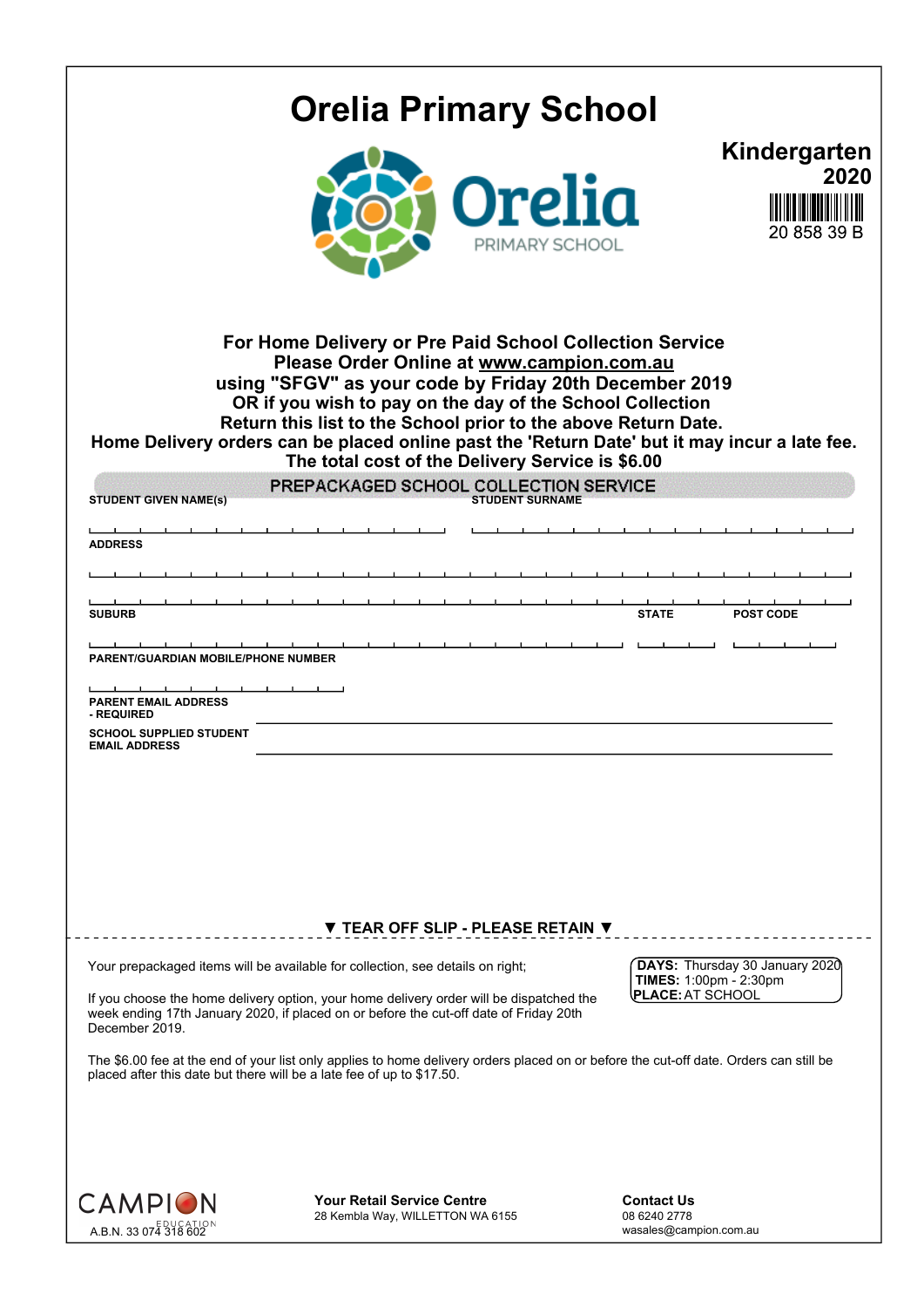# **How to order your resources**

## **Helping your school / college**

Please be aware that shopping with Campion, your school's/college's preferred supplier, ensures you receive the correct items and editions. You are also supporting your school/college as Campion assists your school community in many ways.

## **Options to order**

#### **School collection day**

- Collect your order at the location, date and time specified on the front cover.
- Eftpos and cash facilities available for payment on the day.
- Paid Orders will be left at school if not collected on school collection day.
- Unpaid Orders will be returned to either our Malaga OR Willetton Retail Service Centre.

#### **Home delivery**

- **Order online** at **www.campion.com.au** before the date on the front of your resource list to guarantee supply of all items. All online orders must be prepaid.
- **Ordering instructions** 
	- 1. Log on to www.campion.com.au
	- 2. Click on **Online ordering for parents and students.**
	- 3. Create your account.

• **Please note:** Creating an account enables you to track your delivery through Australia Post, place orders for multiple students in multiple schools with just one payment, amend your order and retrieve digital access for ebooks.

- 4. Select your school and enter in your 4-digit Resource List code, which is on the front page of this resource list.
- 5. Select the year level and then choose the items you want to purchase. Then click on continue.
- 6. Enter in your delivery option and complete details.
- 7. Review and complete purchase.
- 8. Once completed an order confirmation will be sent to your email address.

9. If you have purchased any ebooks you will receive a seperate activation email. You will need to follow the instructions within the email to complete the set up of each product.

#### • **Late Orders**

Orders can still be placed online after your school's cutoff date, however these are considered late orders and may incur additional charges. **Delivery of these orders cannot be guaranteed prior to the commencement of the school year.**

#### **'While You Wait' collection service (Malaga or Willetton)**

Please note long delays can be experienced in the two weeks prior to the commencement of the school year and availability of all stock lines cannot be guaranteed at this time. All back ordered items will be posted and a delivery fee will apply.

#### **Malaga** - 751 Marshall Road, Malaga (next to Stratco)

#### Willetton - 28 Kembla Way, Willetton



## **Trading Hours**

Monday - Friday 9:00 am - 5:00 pm

Extended Trading Hours 8:30 am - 5:00 pm(20th Jan 2020 - 8th Feb 2020) Saturdays 8:30am - 2:00pm(Jan 25th, Feb 1st & Feb 8th 2020) Closed – Sundays & Public Holidays

#### **Refunds**

Refunds will be given on **TEXTBOOKS/WORKBOOKS ONLY** in **NEW** condition up to end of February 2020 or 2 weeks after the purchase date (whichever is later).

Digital products and Stationery items cannot be refunded.

We will gladly refund or exchange any goods deemed faulty from the manufacturer.

### **Have a Question?**

Our website has answers to just about every question you might have, whether it's how to place your order, how to access your digital products or where to find our Retail Service Centres.

Visit www.campion.com.au/parents and find the answers you need quickly and easily. **INSTPRIBSWA**